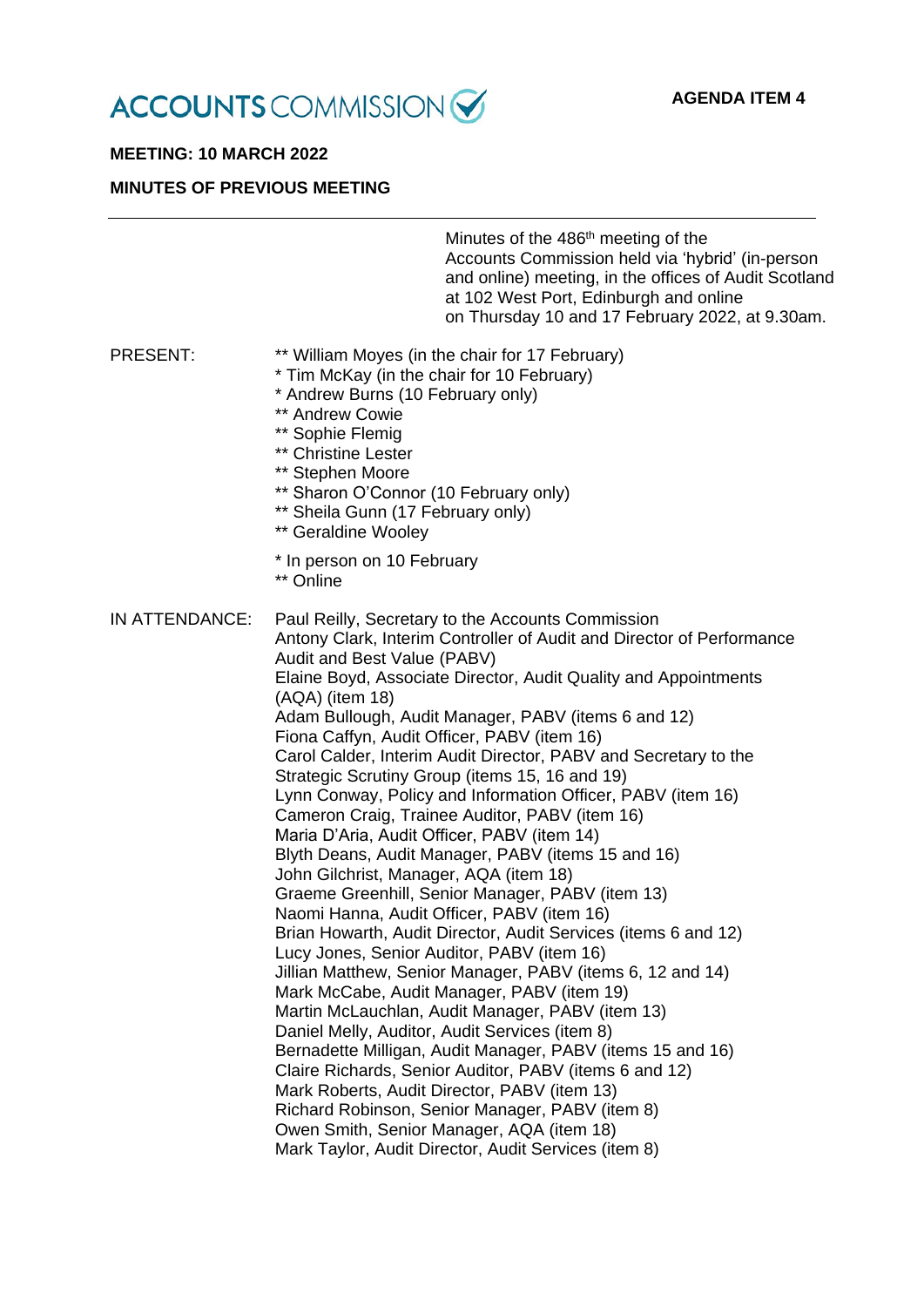## Item Subject

- 1. Apologies for absence<br>2. Declarations of interest
- Declarations of interest
- 3. Order of business
- 4. Minutes of meeting of 10 December 2021
- 5. Audit Scotland Board update
- 6. Best Value Assurance Progress Report: Moray Council
- 7. Secretary's update report
- 8. Scottish Budget briefing 2022/23
- 9. Chair's update report<br>10. Interim Controller of A
- Interim Controller of Audit update report
- 11. Any other public business
- 12. Best Value Assurance Progress Report follow-up: Moray Council (in private)
- 13. Draft briefing: Scotland's economy: Supporting businesses through the Covid-19 pandemic (in private)
- 14. Draft publication: Drug and alcohol services (in private)
- 15. \* Draft report Local Government Financial Overview 2020/21 (in private)
- 16. \* Emerging messages Local Government Overview 2022 (in private)<br>17. Best Value Working Group update (in private)
- Best Value Working Group update (in private)
- 18. New audit appointments update (in private)
- 19. Strategic Scrutiny Group update (in private)
- 20. Any other private business (in private)

\* These items were considered on 17 February.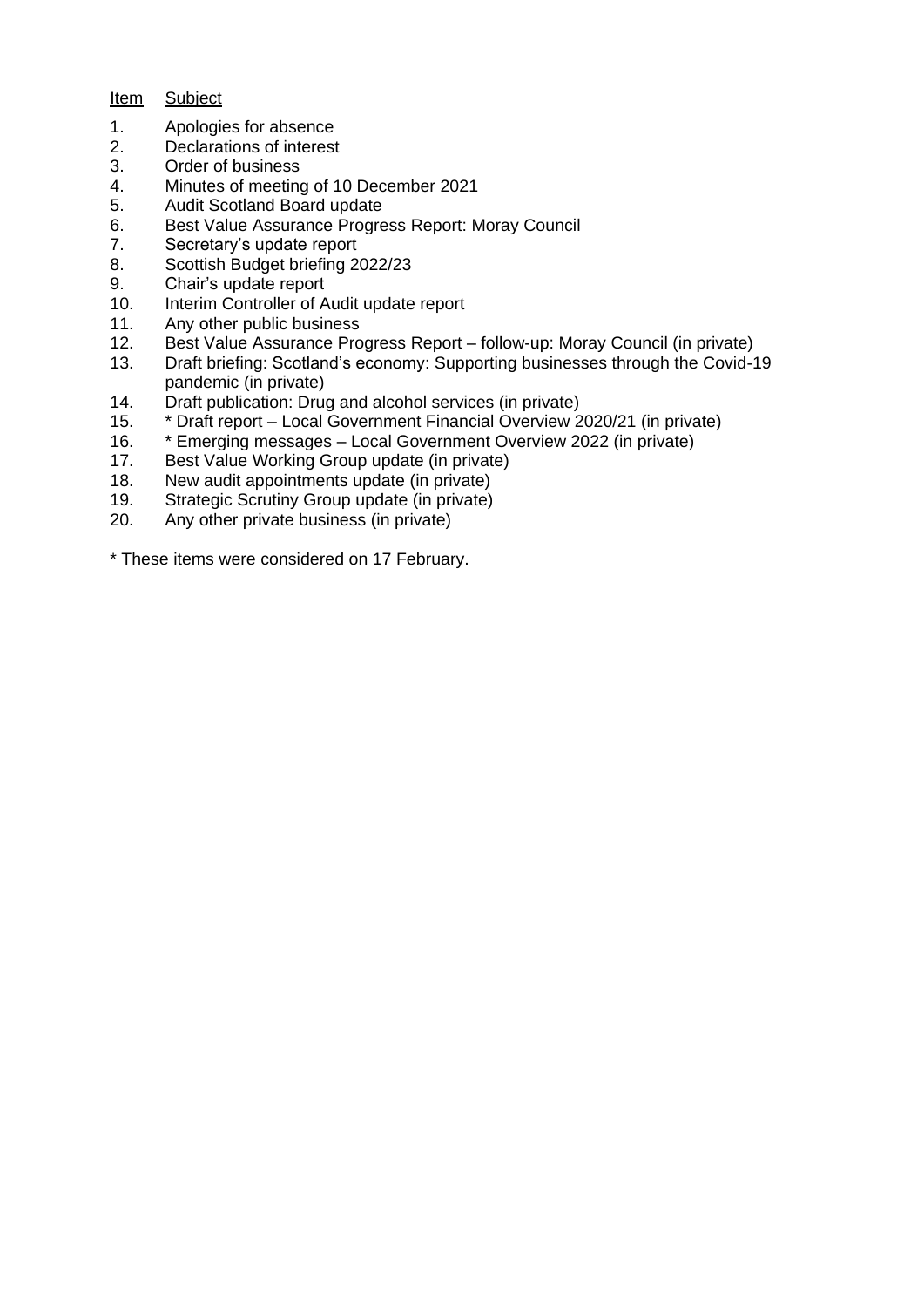# 1. Apologies for absence

It was noted that apologies for absence had been received from William Moyes (10 February), Andrew Burns (17 February), Sheila Gunn (10 February) and Sharon O'Connor (17 February).

### 2. Declarations of interest

The following declarations of interest were noted:

- Andrew Cowie, in items 6 and 12, as a former Her Majesty's Assistant Inspector of Constabulary and former Chief Officer of Police Scotland, and thus previously involved in partnership working with Moray Council. Mr Cowie did not take part in consideration of these items.
- Christine Lester, in items 6 and 12, as a council tax payer in the Moray Council area, former Vice-Chair of NHS Grampian Board, and Chair of Moray Integration Joint Board, and thus previously involved in partnership working with Moray Council. Ms Lester did not take part in consideration of these items.
- Geraldine Wooley, in items 15 and 16, as a member of Fife Valuation Appeals Committee, in relation to references to local government funding.

## 3. Order of business

It was agreed that the following items be considered in private:

- Item 12, as it requires the Commission to consider actions in relation to a report by the Interim Controller of Audit. The Commission is then obliged by statute to inform the appropriate council of its decisions, which the Commission does before making the decision public.
- Items 13 to 15, as they propose draft publications which the Commission is to consider in private before publishing.
- Item 16, as it requires the Commission to consider emerging messages from an overview report which may require consideration of confidential audit matters in advance of further audit work.
- Items 17 and 18, as they may require the Commission to consider confidential policy, commercial and contractual matters.
- Item 19, as it requires the Commission to consider matters in relation to strategic scrutiny planning, which may require consideration of confidential policy matters.
- Item 20, as it may require the Commission to consider confidential policy matters.

The Chair advised that there was no business for item 20.

# 4. Minutes of meeting of 10 December 2021

The minutes of the meeting of 10 December 2021 were approved as a correct record.

Arising therefrom, the Commission:

In relation to item 8, fourth bullet point, noted advice from the Secretary that the 2021 Statutory Performance Information Direction was published and sent to councils on 21 December.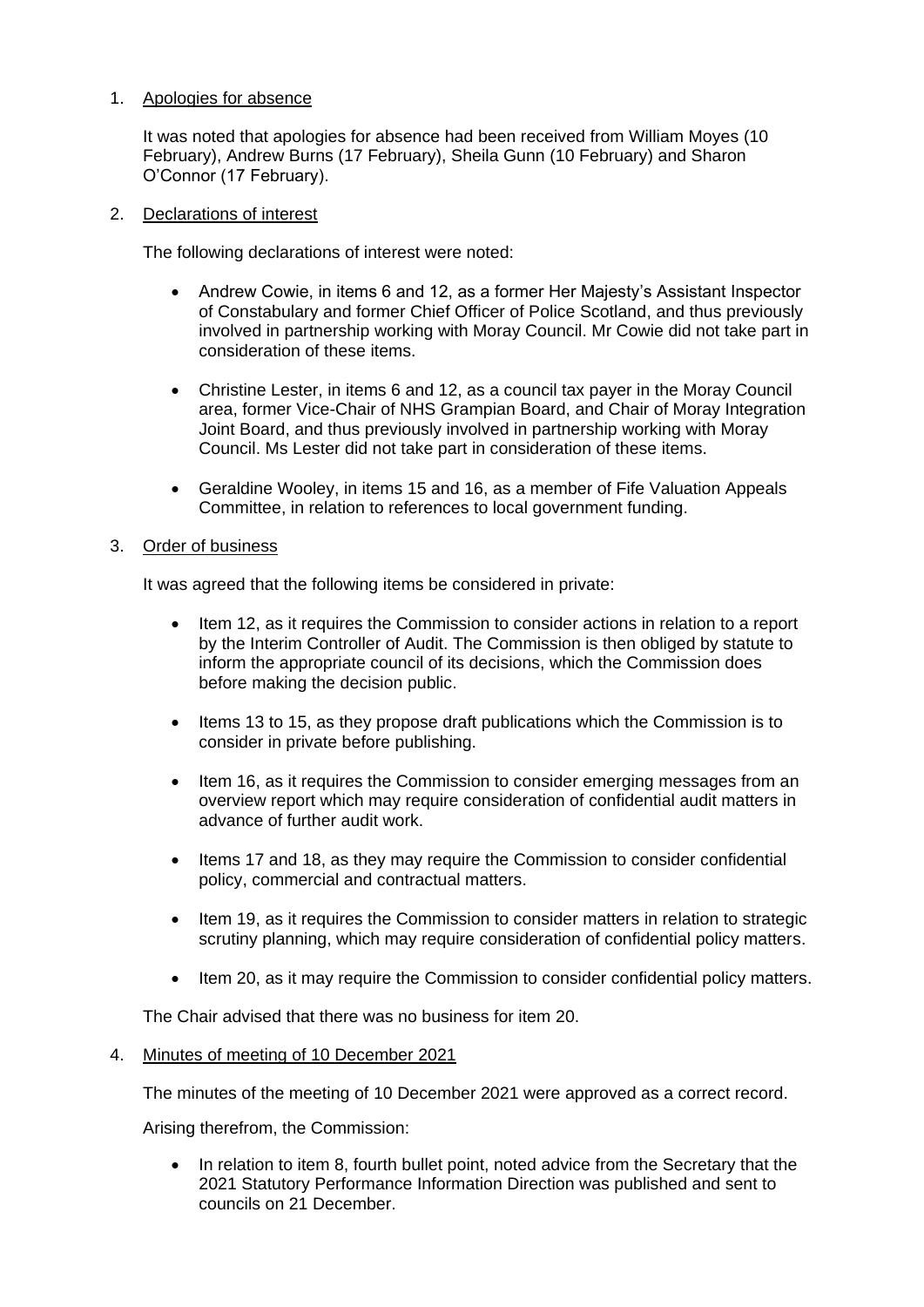- In relation to item 10, third bullet point, noted advice from the Secretary that he had recently shared with members for further discussion a proposed review of the audit sponsor role.
- In relation to item 10, seventh bullet point, noted advice from the Interim Controller of Audit that he was discussing with the Commission Support Team how to develop the longer-term planning of the work programme and how this is presented to the Commission.
- In relation to item 10, eleventh bullet point, noted advice from the Interim Director of PABV that Audit Scotland colleagues had met with Sophie Flemig and Geraldine Wooley, as sponsors of work relating to early learning and childcare, about proposals for future work in this area, including the potential impact of recent policy developments and future study advisory group membership.
- In relation to item 10, twelfth bullet point, noted advice from the Interim Director of PABV that the updated work programme had been agreed by the previous Interim Chair and the Interim Deputy Chair at a joint meeting with the Auditor General on 16 December.
- In relation to item 10, final bullet point, noted advice from the Secretary that he would report to the Commission's March meeting on the outcome of the local government stakeholder consultation on the work programme.
- In relation to item 11, noted advice from the Secretary that responses to all of the consultation exercises listed had been shared with members.
- In relation to item 11, bullet 3, noted advice from the Interim Director of PABV that action had been taken to follow up with relevant Scottish Government officials and the Convention of Scottish Local Authorities (COSLA) on issues raised at the recent jointly hosted online event with the Improvement Service on the Commission's performance audit *Improving outcomes for young people through school education.*
- In relation to item 11, bullet 4, noted advice from the Interim Director of PABV that:
	- o Consideration was being given to the issues raised with the Strategic Scrutiny Group by Bruce Adamson, Children and Young People's Commissioner, Scotland as part of Audit Scotland's ongoing work on developing approaches for involving citizens and service users in audit work.
	- $\circ$  In response to a specific query from Sophie Flemig, that he was monitoring the position in relation to Scotland's proposed adoption of the UN Convention on the Rights of the Child (UNCRC) and considering what implications it might have for future approaches to audit work.
- In relation to item 17, noted advice from the Interim Director of PABV that the social care briefing had been published on 27 January.

# 5. Audit Scotland Board update

The Commission considered a report by the Secretary providing an update on the business of the Audit Scotland Board.

Following discussion, the Commission noted the report.

6. Best Value Assurance Progress Report: Moray Council

The Commission considered a report by the Secretary presenting the Interim Controller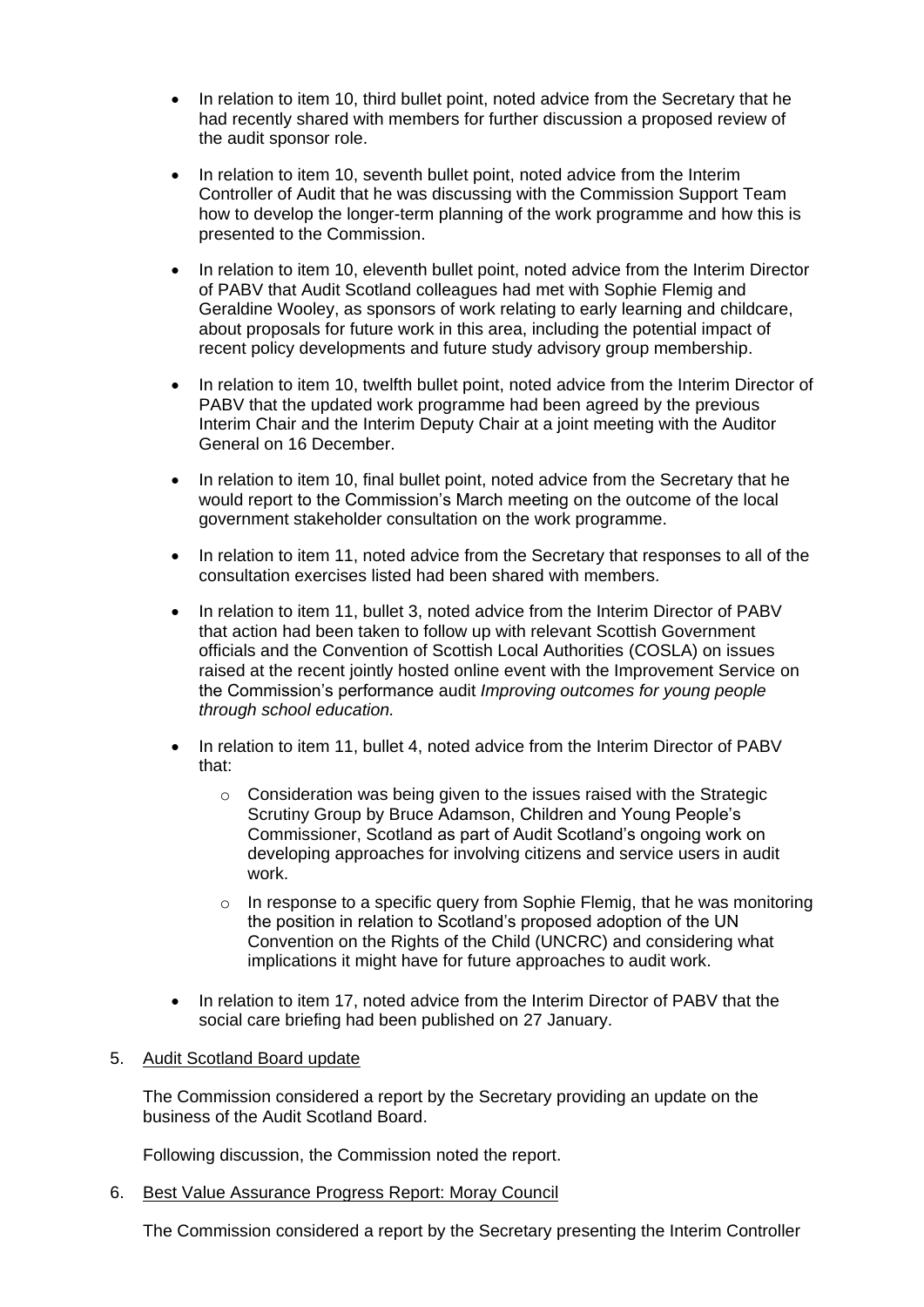of Audit's Best Value Assurance Progress Report on Moray Council.

The Commission raised several questions and points of clarification from the Interim Controller of Audit and his team on his report in the following areas:

- Covid-19 pandemic related funding (Stephen Moore).
- Elected member relations and leadership (Sharon O'Connor).
- Culture of improvement (Geraldine Wooley).
- Implementation of the Improvement and Modernisation Programme (Andrew Burns).
- Implementation of the review of governance (Tim McKay).
- Educational attainment and poverty (Sophie Flemig).

Following discussion, the Commission agreed to consider in private how to proceed.

## 7. Secretary's update report

The Commission considered a report by the Secretary providing an update on significant recent activity relating to local government and issues of relevance or interest across the wider public sector.

The Commission noted advice from the Secretary that, in line with the approach agreed with Commission members, members had been given the opportunity to provide queries on the Secretary's report in advance of the meeting, a response to which he would circulate to members.

During discussion, the Commission:

- In relation to paragraph 37, noted advice from Stephen Moore that he was disappointed that the terms of reference for the forthcoming public inquiry into the handling of Covid 19 in Scotland did not include reference to the impact on people with disabilities.
- In relation to paragraph 46, in response to a query from Stephen Moore, noted advice from the Interim Director of PABV that matters relating to the performance of child and adolescent mental health services would continue to be monitored and thought given as to how it features in the work programme.
- In relation to paragraph 57, noted advice from Stephen Moore that he will consider how the National Improvement Framework for Scottish Education could feature in the proposed work by the Commission on additional support needs, of which he is sponsor.

Following discussion, the Commission:

- Noted the progress of climate change work outlined in paragraph 14 of the report.
- Noted the proposed delay to the publication of the performance audit of Scotland's financial response to Covid-19, to be considered by the Performance Audit Committee at its February meeting.
- Noted the responses to consultations and inquiries highlighted in paragraph 17 of the report.
- Agreed the approach to various consultations as proposed in paragraph 38 of the report.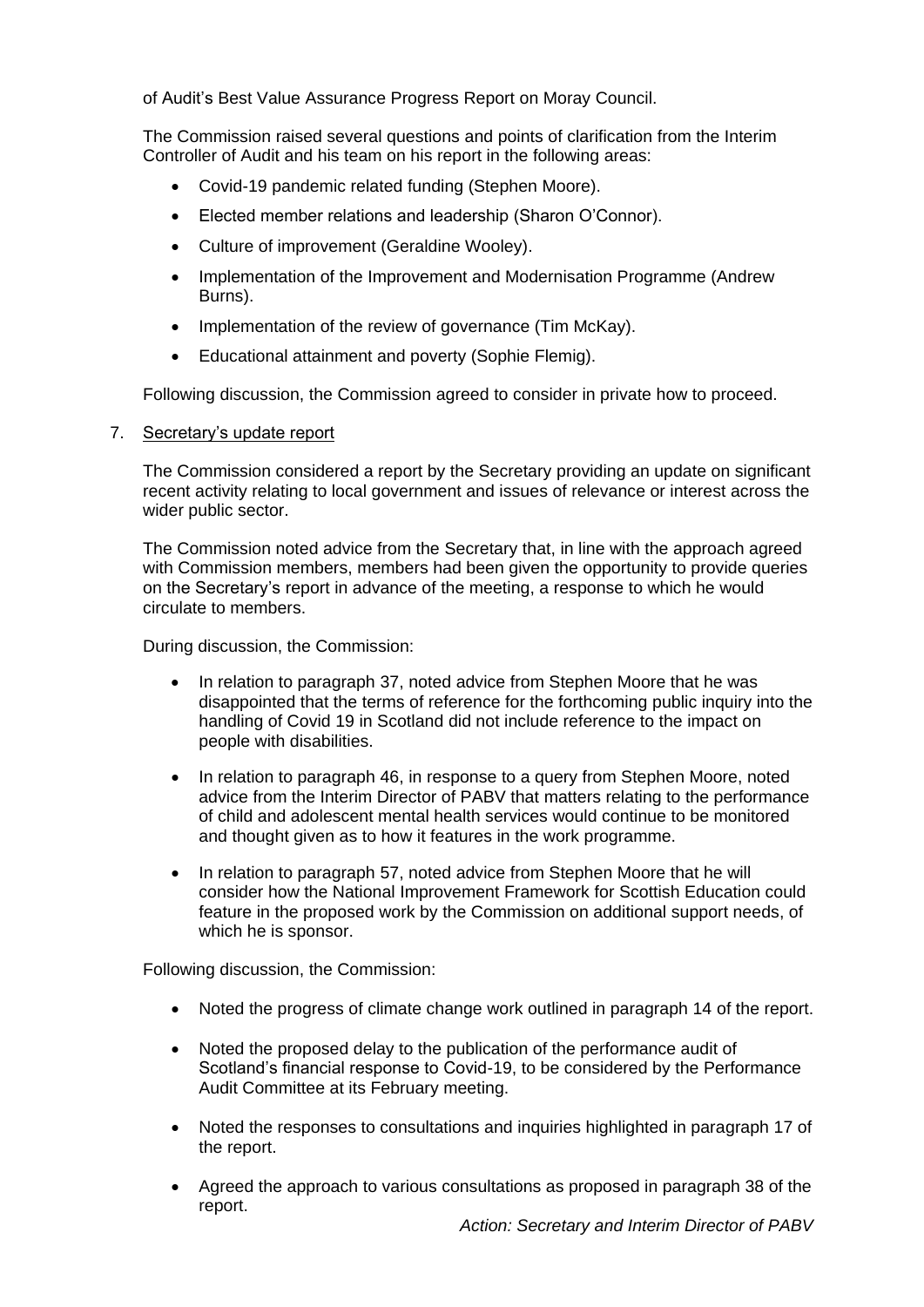• Noted the report.

## 8. Scottish Budget briefing 2022/23

The Commission considered a briefing by the Interim Director of PABV on the Scottish Government's Budget for 2022/23, highlighting some of the key implications for local government finances.

During discussion, the Commission:

• Noted advice from the Interim Director, in response to a query from Christine Lester, that he would liaise with COSLA on what information is available from its discussions with the Scottish Government on the local government financial settlement.

# *Action: Interim Director of PABV*

• Noted advice from the Secretary and Interim Director, in response to a query from Sharon O'Connor, that they would consider ways of further informing the Commission's position on ring-fenced funding, including for example at the Commission's Strategy Seminar.

## *Action: Secretary & Interim Director of PABV*

- Noted advice from the Interim Director, in response to a query from Andrew Cowie, that the Auditor General was planning to publish a performance audit later in the year on the implementation of devolved social security powers.
- Agreed, following a query from Tim McKay, that the Interim Director provide further information on the breakdown funding of health and social care integration, including references in the Budget to the proposed National Care Service.

# *Action: Interim Director of PABV*

Following discussion, the Commission noted the report.

#### 9. Chair's update report

The Commission considered and noted a report by the Chair providing an update on recent and upcoming activity.

The Commission also noted advice from the Secretary that the Commission Chair was seeking views from members on how he undertakes such reporting in future.

#### 10. Interim Controller of Audit update report

The Commission considered and noted a report by the Interim Controller of Audit providing an update on recent and upcoming activity.

The Commission also noted advice from the Interim Controller, in response to a query from Sophie Flemig, that members were welcome to discuss with him the detail of any of the meetings in his report, and in particular any third sector organisations which it might be useful for the Interim Controller to engage with, beyond those set out in his report.

#### 11. Any other public business

The Chair, having advised that there was no further business for this item, closed the public part of the meeting.

The livestream of the meeting was stopped at this point.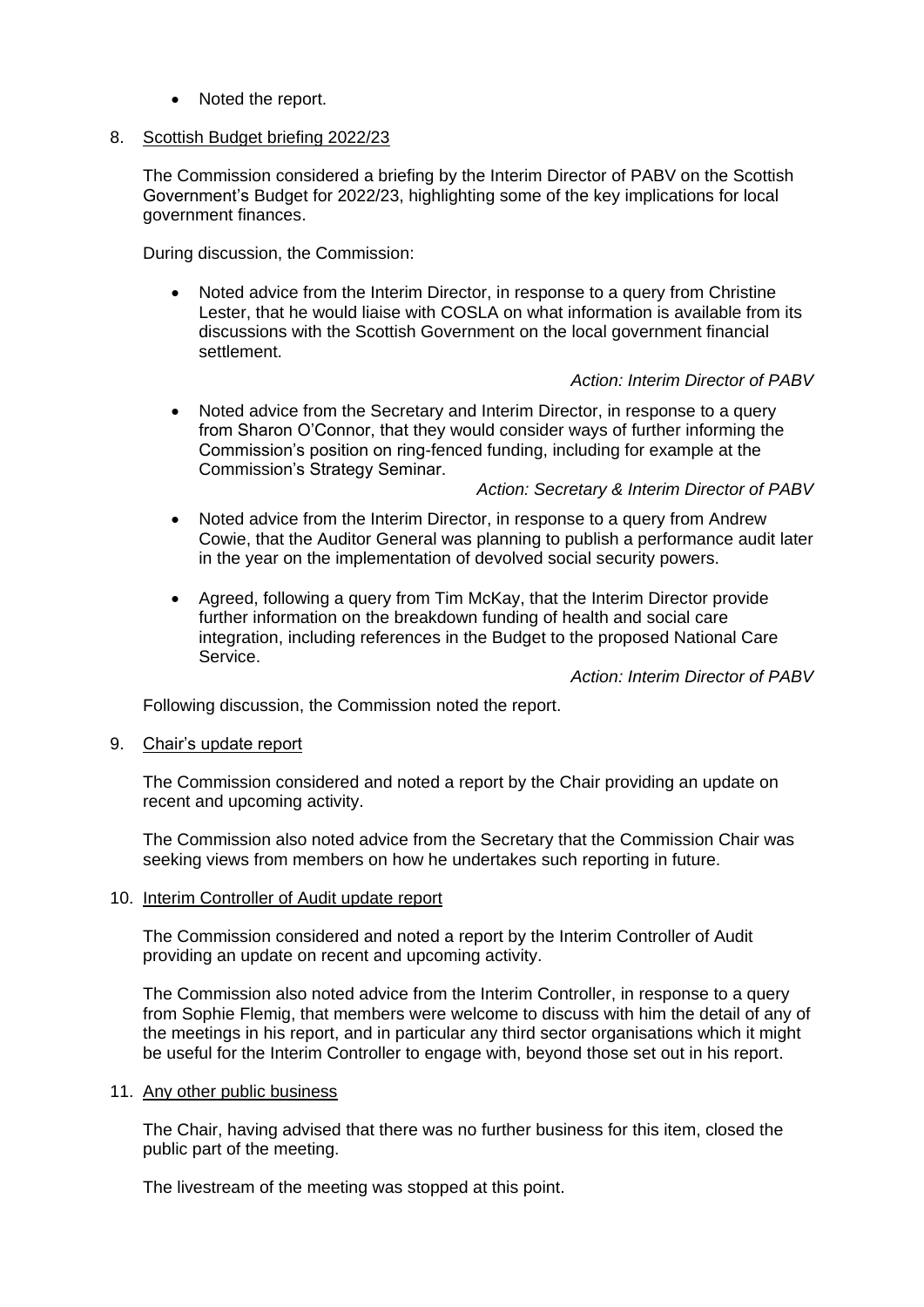# 12. Best Value Assurance Progress Report – follow-up: Moray Council (in private)

The Commission discussed how to proceed in relation to the Interim Controller of Audit's Best Value Assurance Progress Report on Moray Council.

Following discussion, the Commission agreed to make findings to be published on 3 March.

## 13. Draft briefing: Scotland's economy: Supporting businesses through the Covid-19 pandemic (in private)

The Commission considered a report by the Interim Director of PABV proposing a draft briefing, in conjunction with the Auditor General, on *Supporting businesses through the Covid-19 pandemic*, and proposing the process for finalising, publishing and promoting the report.

Following discussion, the Commission:

- Approved the draft briefing, to be published on 17 March, subject to the drafting team considering, in conjunction with the sponsors Geraldine Wooley and William Moyes, points raised in discussion.
- Agreed the proposals for publishing and promoting the briefing.
- Agreed that proposals on future work on economic planning and recovery be considered as part of the future work programme updates.

*Actions: Interim Director of PABV*

## 14. Draft publication: Drug and alcohol services (in private)

The Commission considered a report by the Interim Director of PABV proposing a draft joint publication, in conjunction with the Auditor General, on drug and alcohol services, and proposing the process for finalising, publishing and promoting the report.

Following discussion, the Commission:

- Approved the draft briefing, to be published on 8 March, subject to the drafting team considering, in conjunction with the sponsors Christine Lester and Stephen Moore, points raised in discussion.
- Agreed the proposals for publishing and promoting the briefing.

*Actions: Interim Director of PABV*

### 15. \* Draft report – Local Government Financial Overview 2020/21 (in private)

The Commission considered a report by the Interim Director of PABV proposing a draft report for the Local Government Financial Overview 2020/21, and the process for finalising, publishing and promoting the report.

During discussion, the Commission:

• Noted advice from the Interim Director that Andrew Burns had provided comments outwith the Commission meeting which he had addressed.

Following discussion, the Commission:

• Approved the draft Local Government Financial Overview 2020/21 report, to be published on 10 March, subject to the drafting team considering, in conjunction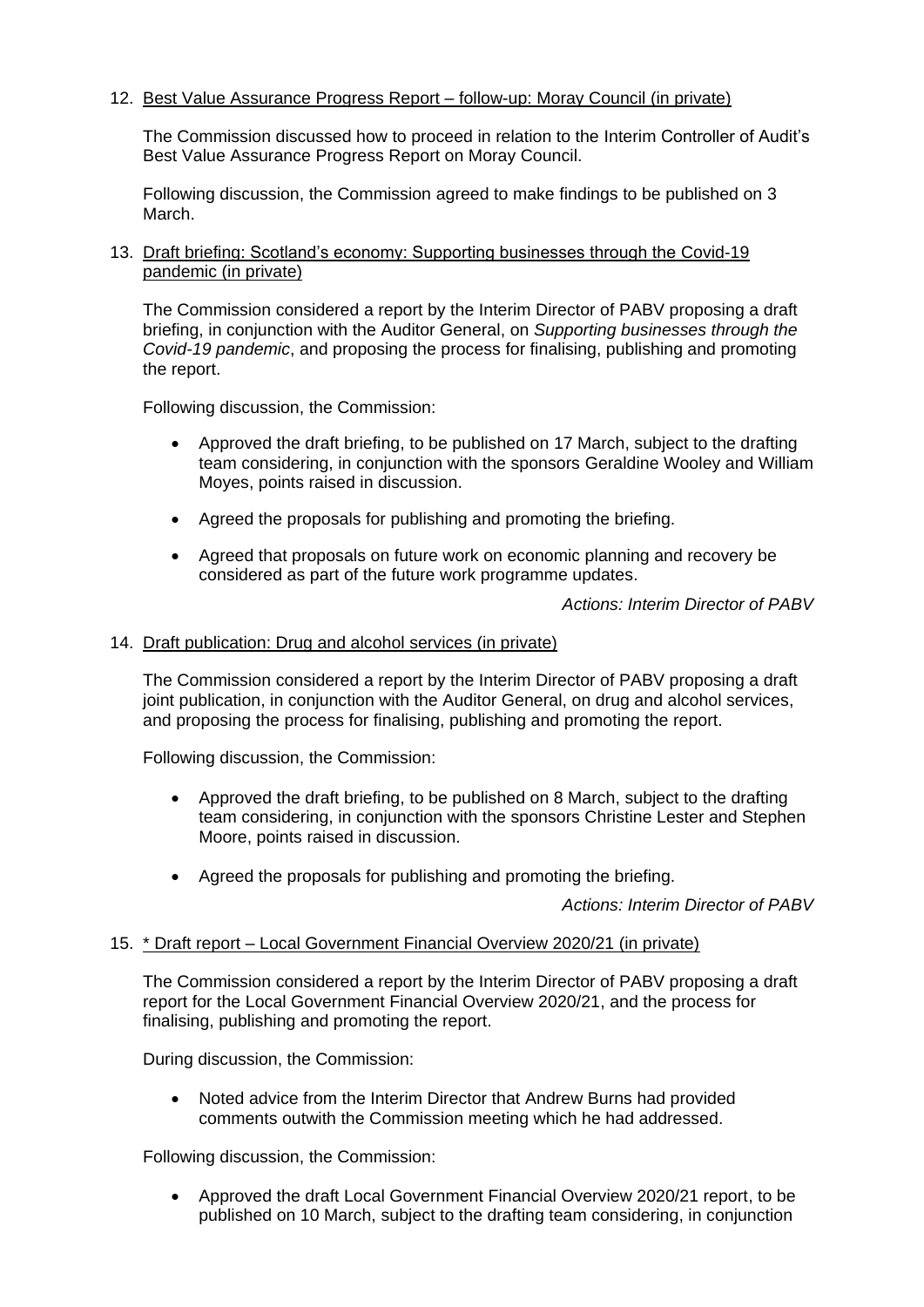with the sponsors William Moyes and Tim McKay, points raised in discussion.

• Agreed the proposals for publishing and promoting the report.

*Actions: Interim Director of PABV*

• Noted advice from the Chair that he would discuss with the Commission the future strategy for overview reporting.

*Action: Secretary*

# 16. \* Emerging messages – Local Government Overview 2022 (in private)

The Commission considered a report by the Interim Director of PABV presenting the emerging messages for the Local Government Overview 2022 report.

During discussion, the Commission:

- Noted advice from the Interim Director that Andrew Burns had provided comments outwith the Commission meeting which he had addressed.
- Noted the consideration being given by the audit team and Commission Support Team to ensuring awareness of the report amongst newly elected councillors following the local government elections in May 2022.

Following discussion, the Commission agreed:

- To endorse the emerging messages, structure and tone of the report, subject to some revisions and other points to be addressed by the report team in conjunction with the report sponsors, William Moyes and Tim McKay.
- Agreed that a draft report be brought to the Commission meeting in April 2022 prior to publication in May 2022.
- That the proposed publication and promotion strategy be considered at its meeting in April 2022.

*Action: Secretary*

# 17. Best Value Working Group update (in private)

The Commission considered a report by the Secretary providing an update on the work of the Best Value Working Group (BVWG) and seeking agreement to the approach to identifying Best Value auditing work in councils and Integration Joint Board (IJBs) from 2022/23 as proposed by the Interim Director of PABV and Interim Controller of Audit.

Following discussion, the Commission:

- Noted the latest conclusions of the BVWG.
- Agreed the proposals set out by the Interim Director and Controller of Audit on the approach to identifying Best Value auditing work in councils and IJBs from 2022/23, including principles for report scheduling and a process for identifying Best Value themed work.

*Action: Interim Director of PABV and Controller of Audit*

- Noted the quality assurance processes in place in Audit Scotland in relation to Best Value auditing work.
- Noted that wider matters on quality assurance in relation to Best Value auditing and the integrated audit will be considered further by the BVWG